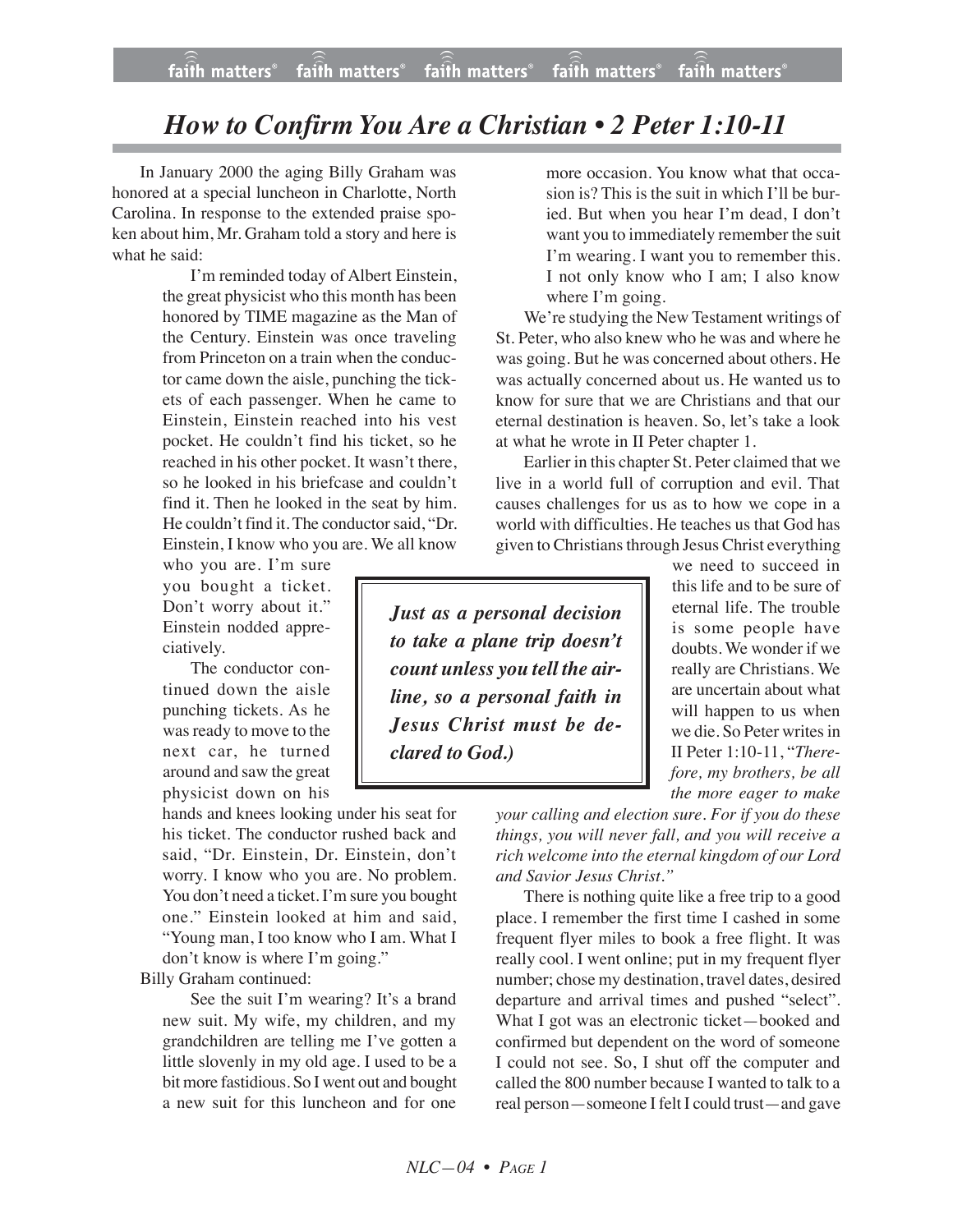## **faith matters® faith matters® faith matters® faith matters® faith matters®** ))) ))) faith matters® faith matters® faith matters

all the same information over the phone. The agent said that everything was okay; my reservation had been made and I had an e-ticket. That wasn't quite good enough for me. I wanted something a little more tangible so she gave me a confirmation number that was a series of letters and numbers. That was helpful, but not fully satisfying. Then she told me I could get further confirmation by e-mail, fax or in the mail. I told her I would like all three. I wanted to be really sure. To paraphrase Peter, I was "eager to make my call and reservation sure."

Peter wasn't writing about an airline destination but about our eternal destiny. He was talking to those of us who have called up God in prayer and asked for a trip to heaven when we die. God has given us a confirmation number like John 3:16. It's a sure thing but it's still sort of an s-ticket (spiritual ticket) and some of us would like something a little more tangible. We'd like a sure confirmation, so Peter encourages us cautious types saying that we should make our *"calling and election sure."*

"*Calling and election*" refer to God's invitation to us to become a Christian. The Bible explains that God calls us to believe in Jesus as our Savior from sin and to follow him as Leader of life. But it is more than a call to which we respond with a "yes" or "no" or "not interested". It is the election of God when God chooses to vote us into faith. The Bible calls this "salvation" and God always gets the deciding vote.

To understand the Bible's teaching, let's compare it to American elections. In the 2004 presidential primaries television networks "called" the winner one minute after the polls closed. However, every candidate wanted to make sure that the call and election were certified and confirmed. The certification and confirmation did not change the vote, but they gave confidence.

Suppose we go to bed at night wondering what would happen to us if we died during the night. We think we are Christians. We hope we are Christians. But we are eager to know for sure. What should we do to get that confirmation?

Number one is to check beliefs. Affirm that you believe what the Bible says: God's Son came to earth; he was named Jesus; he lived a righteous life; he took our sins on himself, died on the cross and rose from the dead; he offers free eternal life to whoever believes.

If the answer is ''yes" then go on to number two on the list and that is to tell God. Tell God that you believe. In a personal prayer of faith tell God that you believe in Jesus, you accept his forgiveness, you commit to obey him and you want to be a Christian. (Just as a personal decision to take a plane trip doesn't count unless you tell the airline, so a personal faith in Jesus Christ must be declared to God.)

Third on this list of four is to keep a record. Write down the date and content of your prayer to God. When I do business over the phone, I typically grab a pad and pen and at the top of the page I write the date, the actual time of day, the name of the person I'm talking to and I take brief notes about the conversation so that I have, in my own handwriting, a written record of what has occurred. Do the same with God. Write down the time, the place, the date, the content of telling God that you believe and that you accept Jesus Christ as Savior. You say, "I did this a long time ago." Well, if I were making a plane reservation and had uncertainty and it was a trip I really wanted to go on, I would call back and reconfirm. And, if I am in doubt about my conversion, then I will do it again. And this time I'll keep a record! And tell someone else. In the New Testament, baptism was the normal biblical record of salvation. That's why it's called "believer's baptism". It is a record of a person's belief. It is getting some tangible record of this transaction with God.

Fourth and last on this short list is to ask for a confirmation. Just as you talk to someone on the telephone or in person and want a definite confirmation of the transaction that has taken place, do the same with God. Ask God for confirmation of your salvation. There are two usual confirmations from God. They are the Bible and behavior. The Bible is the promise of God; behavior is the way we live, the difference that God makes in our behavior.

As far as Bible confirmation is concerned, there are many different confirmations we can find in the Bible. They, too, are a combination of letters and numbers. I have picked just one, but you can pick others. This one is from Romans 10:9-10:

*. . . if you confess with your mouth,*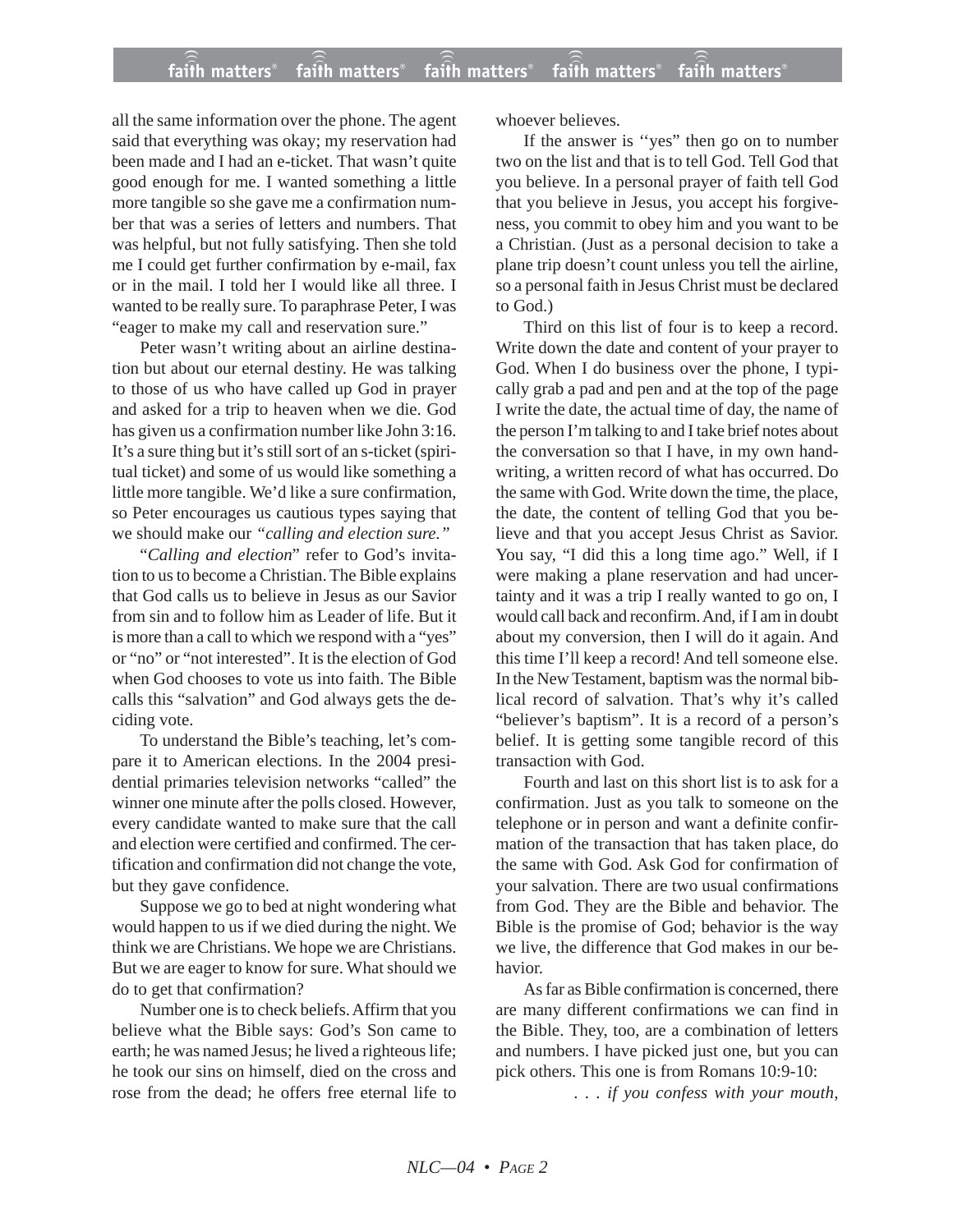*"Jesus is Lord," and believe in your heart that God raised him from the dead, you will be saved. For it is with your heart that you believe and are justified, and it is with your mouth that you confess and are saved.*

The other confirmation that comes from God is our own behavior. We behave differently when we have a personal relationship with God through Jesus Christ. Our thinking, our actions, our speaking and our attitudes are all altered. We see it in the way we treat people. We desire to help the poor, seek justice, pray and clean up our language. Don't get this backward. It is not that a good life makes us a Christian; it is that being a Christian makes us live a good life.

E-mail is a major part of many of our lives. It certainly is for me. But there are days I have mixed emotions about it. I like the speed and convenience but I receive so many e-mail messages that I often

fall far behind and struggle to read and answer them all. When I send an especially important e-mail (perhaps with an attachment) I check two options. The first box I check is so that I will be notified electronically when the

message is received by the addressee. The second box I check is for notification when the recipient of the message has opened and read the message. My mind is at ease when my screen reports the confirmations.

Peter tells us to seek confirmation of our salvation from God: *". . . be all the more eager to make your calling and election sure."* And God does that. He sends his confirmation of our salvation through the Bible and through our Christian behavior.

St. Peter writes on to say that once we have received this confirmation we are to enjoy the benefits that are ours in being Christians. And there are enormous benefits! He continues on in verses 10 and 11: "*For if you do these things, you will never fall, and you will receive a rich welcome into the eternal kingdom of our Lord and Savior Jesus Christ."*

Being a follower of Jesus Christ is a full time job that has fabulous benefits! The list is long so Peter mentions just three of his favorites. They are that you will never fall, you will receive a rich welcome and you will inherit an eternal kingdom.

By "*never fall*" he is not saying that a Christian will never sin or make mistakes or face problems in life. On the contrary, both from the teaching of the Bible and from observing other Christians we quickly see that they do sin, they do make mistakes and they do face hardships in life. What it is saying is that there is no sin, no mistake and no hardship that God cannot overcome or that will take us down.

Peter lived during the Roman Empire. The language of the day was primarily Greek and it was the language in which these words were written. The picture is of Roman soldiers marching toward a battle. A unit of one hundred soldiers was called

*It is not that a good life makes us a Christian; it is that being a Christian makes us live a good life.*

a century; their leader was the centurion. If the century was marching along and one of the soldiers tripped on something the assurance was that the century would not leave that soldier behind. They would do whatever needed to be done to make sure that the trip-up was not

permanent and that the soldier was not abandoned. It is the same promise that is here being made to Christians.

Occasionally you will talk to people who think that being a Christian is something of an insurance policy for heaven after we die. What we need to realize is that the benefits begin immediately here and now. And one of those many great benefits is that God will come alongside us and help us not to fall and not to be destroyed by the circumstances of life. God will never leave us behind. God will always get us through every terrain of life.

The second benefit on Peter's list is a rich welcome. Every Christian is promised a lavish welcome into the presence of God in heaven.

When I travel on a long and difficult journey, I think of the destination. Driving from Minneapolis to Orlando takes more than 30 hours. I watch the clock. I count the mile markers. I picture the